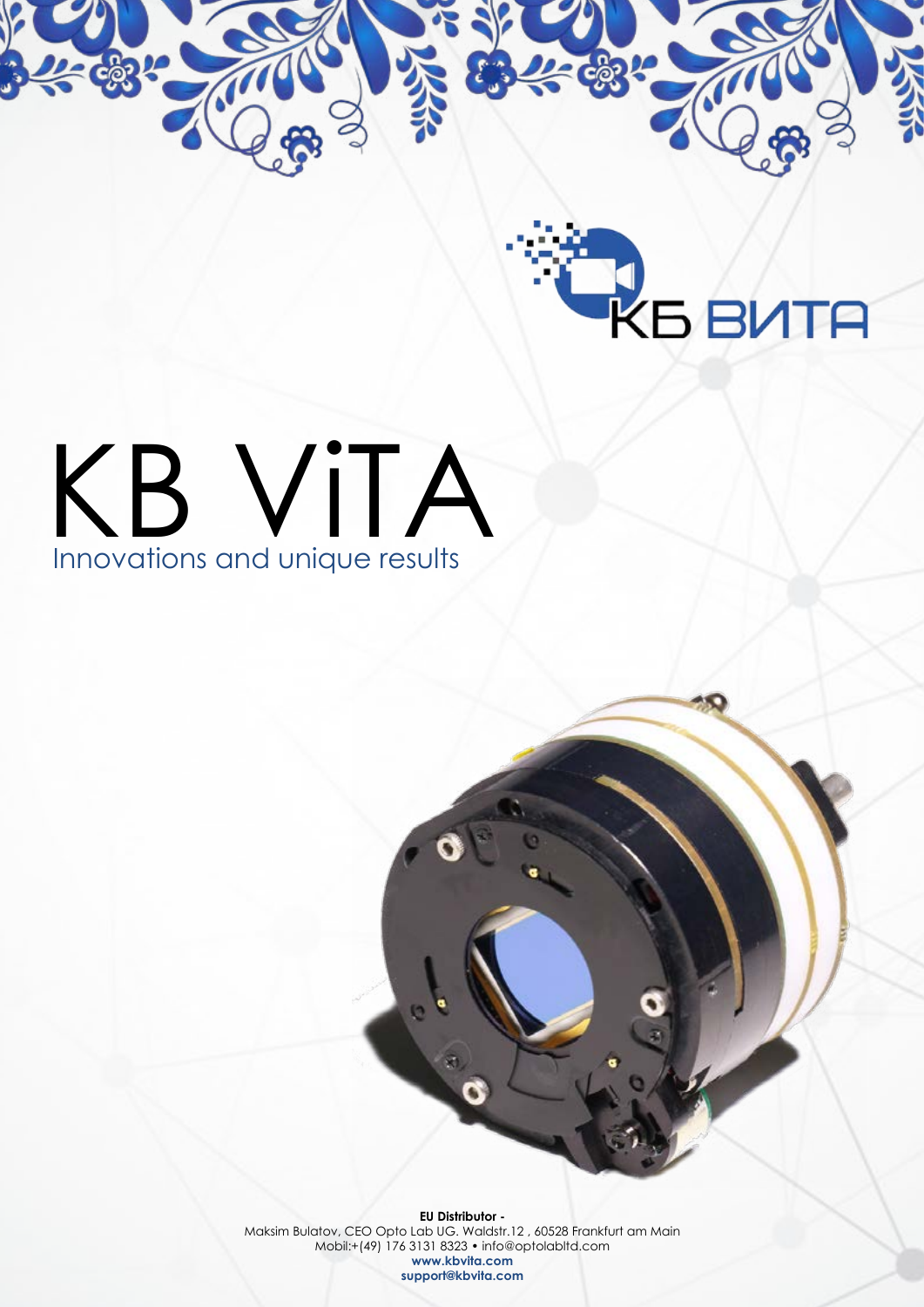## VS320 SWIR CAMERA FOR INDUSTRIAL APPLICATIONS

| <b>SENSOR</b>             | <b>InGaAs</b>                                         |
|---------------------------|-------------------------------------------------------|
| <b>CHROMA</b>             | Mono                                                  |
| PIXEL SIZE                | $30 \times 30 \mu m$                                  |
| MAX. RESOLUTION           | 320 X 256<br>$(640 \times 512)$                       |
| <b>FRAME RATE</b>         | 25/100 fps (max. resolution)                          |
| SPECTRAL RANGE            | $900 - 1700$ nm<br>$(400 - 1700$ nm)                  |
| SENSITIVITY               | $5 \times 10^{12}$ cm x $\sqrt{Hz/W}$                 |
| <b>QUANTUM EFFICIENCY</b> | 80% max                                               |
| <b>DYNAMIC RANGE</b>      | 72 dB                                                 |
| <b>FULL WELL</b>          | High: 170 ke <sup>-</sup><br>Low: 3.5 me <sup>-</sup> |
| <b>COMPRESSION</b>        | <b>NO</b>                                             |
| <b>INTERFACE</b>          | PAL / Camera Link                                     |
| SYNCHRONIZATION           | Input/Output                                          |
| <b>LENS MOUNT</b>         | C/CS                                                  |
| <b>VOLTAGE</b>            | 12V                                                   |
| <b>TEMPERATURE RANGE</b>  | -40 °C ~ +50 °C                                       |
| <b>WEIGHT</b>             | 150g                                                  |
| <b>DIMENTIONS</b>         | Ø 50 X 55 mm                                          |

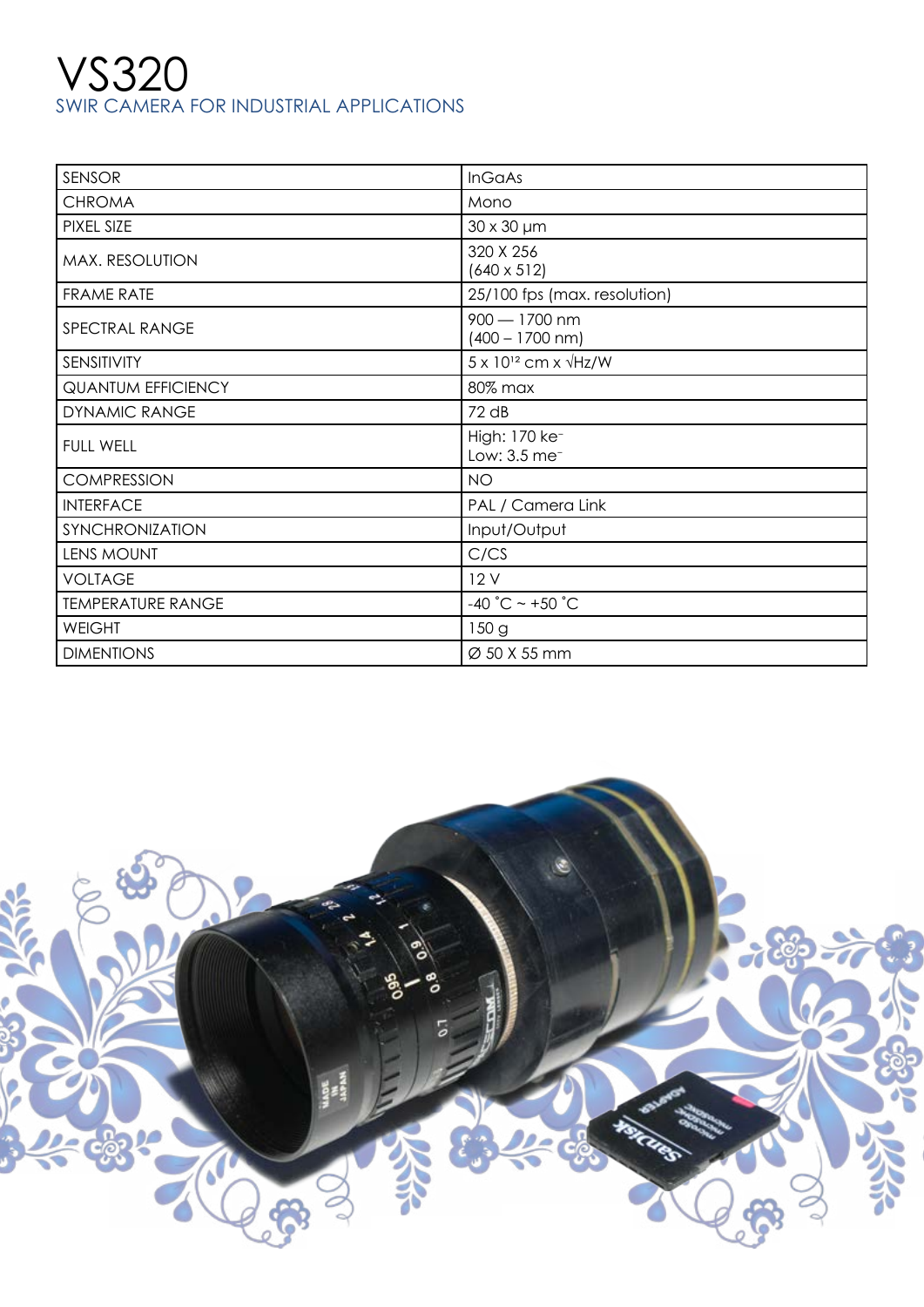## VLM640 POLARIZED LWIR CAMERA

| <b>DETECTORS TYPE</b>              | $VO_{.}$                                     |
|------------------------------------|----------------------------------------------|
| <b>RESOLUTION</b>                  | $640 \times 512$                             |
| PIXEL SIZE                         | $17 \mu m$                                   |
| SPECTRAL RANGE                     | $8 - 14 \,\mu m$                             |
| <b>THERMOSTABILIZATION</b>         | TEC (single stage)                           |
| FRAME RATE (PROGRESSIVE)           | 25/50 fps                                    |
| <b>RESOLUTION PAL</b>              | $768 \times 576$                             |
| ANALOG VIDEO OUTPUT                | PAL                                          |
| <b>DIGITAL OUTPUT (OPTIONAL)</b>   | Camera link (14-bit/8-bit, bt.656, Ethernet) |
| MANUAL                             | <b>BRIGHTNESS/GAIN</b>                       |
| <b>AUTO</b>                        | BRIGHTNESS/GAIN/CONTRAST                     |
| DIGITAL ZOOM                       | X2/X3/X4                                     |
| <b>CALIBRATION</b>                 | MANUAL/AUTO                                  |
| <b>IMAGE PROCESSING ALGORITHMS</b> | AVERAGING, BACKGROUND, SUBTRACTION, DDE      |
| <b>LOCAL CONTRASTING MODE</b>      |                                              |
| <b>VOLTAGE</b>                     | $DC 3 - 13V$                                 |
| POWER CONSUMPTION                  | $\leq$ W                                     |
| <b>CONTROL INTERFACE</b>           | <b>RS485</b>                                 |
| OPERATING TEMPERATURE RANGE        | $-55^{\circ}$ ~ +55°C                        |
| <b>DIMENSIONS</b>                  | $\varnothing$ 50 × 45 mm                     |
| <b>WEIGHT</b>                      | $\leq 100$ g (including shutter)             |